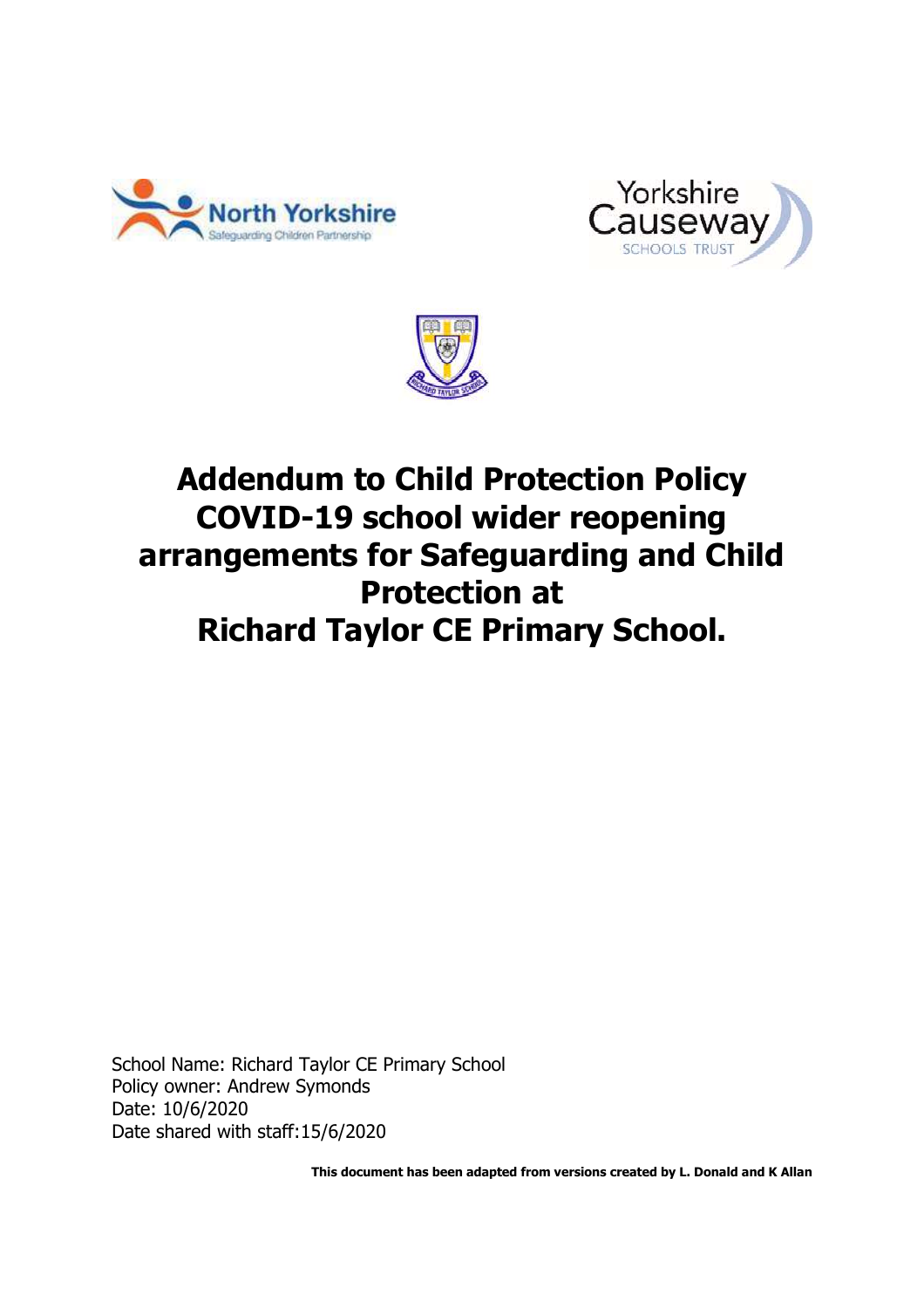# <span id="page-1-0"></span>**1. Context**

From 20<sup>th</sup> March 2020 parents were asked to keep their children at home, wherever possible, and for schools to remain open only for those children of workers critical to the COVID-19 response and for vulnerable pupils who cannot be safely cared for at home. This advice has now been revised and plans for the wider reopening of schools from the 1st June should now be considered for all eligible children outlined in the Department for Education guidance

[DfE Guidance: Actions for education and childcare settings to prepare for wider](https://www.gov.uk/government/publications/actions-for-educational-and-childcare-settings-to-prepare-for-wider-opening-from-1-june-2020/actions-for-education-and-childcare-settings-to-prepare-for-wider-opening-from-1-june-2020)  [opening from 1 June 2020 Updated 1 June 2020](https://www.gov.uk/government/publications/actions-for-educational-and-childcare-settings-to-prepare-for-wider-opening-from-1-june-2020/actions-for-education-and-childcare-settings-to-prepare-for-wider-opening-from-1-june-2020)

DFE Guidance Coronavirus (COVID-19): [Safeguarding in schools, colleges and other](https://www.gov.uk/government/publications/covid-19-safeguarding-in-schools-colleges-and-other-providers/coronavirus-covid-19-safeguarding-in-schools-colleges-and-other-providers)  [providers Update 20th May 2020](https://www.gov.uk/government/publications/covid-19-safeguarding-in-schools-colleges-and-other-providers/coronavirus-covid-19-safeguarding-in-schools-colleges-and-other-providers)

DfE safeguarding principles:

'As more children return, a number of important safeguarding principles remain the same:

- the best interests of children must always continue to come first
- if anyone in a school or college has a safeguarding concern about any child they should continue to act and act immediately
- a DSL or deputy should be available
- it is essential that unsuitable people are not allowed to enter the children's workforce and/or gain access to children
- children should continue to be protected when they are online'

This addendum of the Richard Taylor CE Primary School Child Protection policy contains details of our individual safeguarding arrangements in the following areas listed below:

The addendum will be reviewed by our designated safeguarding lead (DSL) or a deputy DSL as circumstances continue to evolve or following updated Department for Education advice or guidance. It has been approved by our governing board and is available on the school website here [http://rtsharrogate.com/a](http://rtsharrogate.com/)nd is made available to staff by e mail and staff training.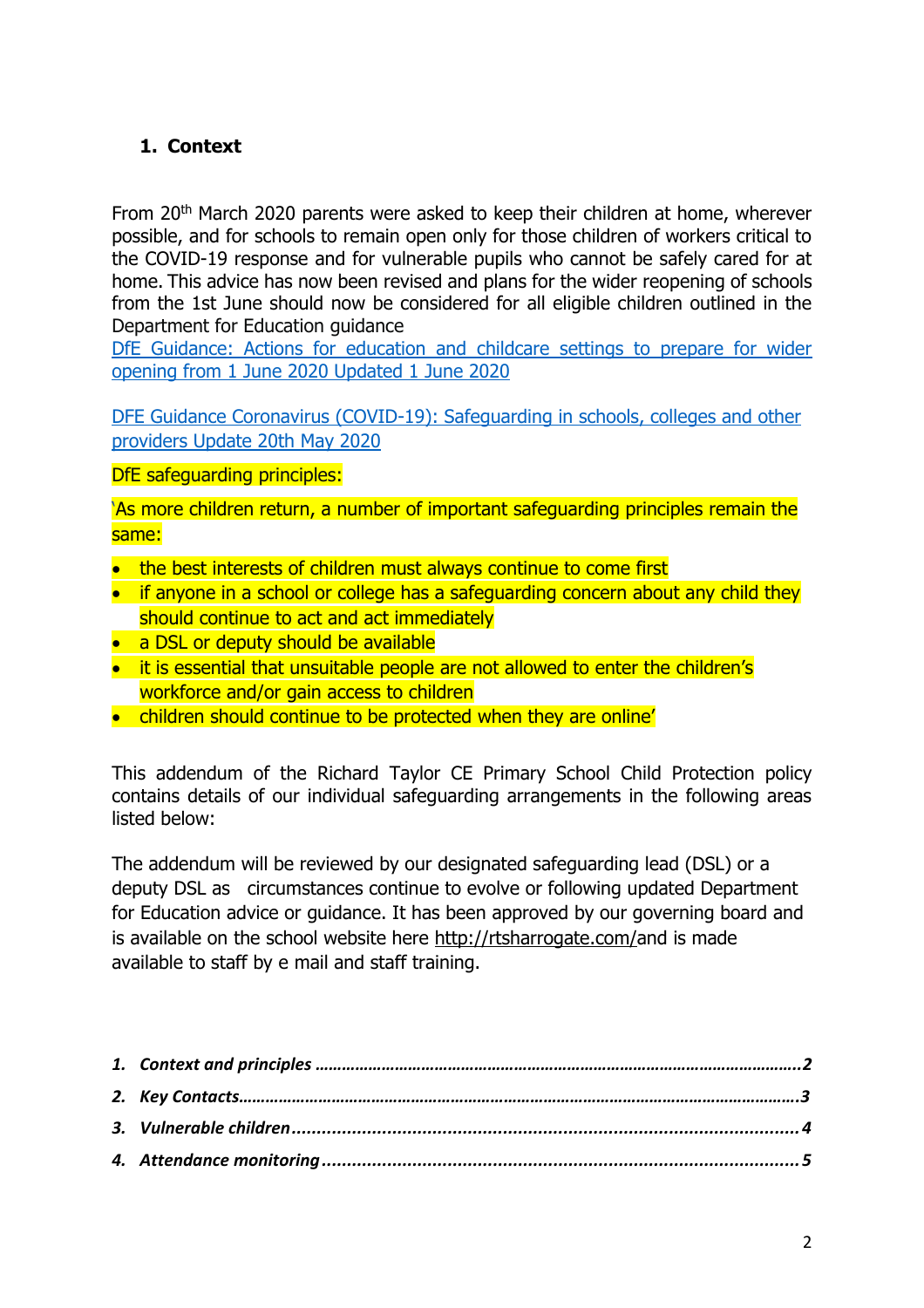# **Key contacts**

| <b>Role</b>                                    | <b>Name</b>                          | <b>Contact</b><br>number | <b>Email</b>                                                            |
|------------------------------------------------|--------------------------------------|--------------------------|-------------------------------------------------------------------------|
| Designated<br>Safeguarding<br>Lead             | Andrew<br>Symonds                    | 01423563078              | headteacher@richardtaylor.ycway.uk                                      |
| Deputy<br>Designated<br>Safeguarding<br>Lead/s | Emma<br>Crisell                      | 01423563078              | e.crisell@richardtaylor.ycway.uk                                        |
| Headteacher                                    | Andrew<br>Symonds                    | 01423563078              | headteacher@richardtaylor.ycway.uk                                      |
| Chair of<br>Governors                          | David<br>Sanderson                   | 01423563078              | d.sanderson@richardtaylor.ycway.uk                                      |
| Safeguarding<br>Governor                       | David<br>Sanderson                   | 01423563078              | d.sanderson@richardtaylor.ycway.uk                                      |
| Welfare and<br>Contact<br>Coordinator          | Jan<br>Johnson<br>Niki<br>Hutchinson | 01423563078              | j.johnson@richardtaylor.ycway.uk<br>n.hutchinson@richardtaylor.ycway.uk |
| <b>Staff Welfare</b><br>Lead                   | Emily<br><b>Styles</b>               | 01423563078              | e.styles@richardtaylor.ycway.uk                                         |

\* School should allocate a member of staff to coordinate welfare and contact and have the oversight of all the vulnerable pupils during this period of time. This may be a delegated role separate from the DSL role however there must be good liaison.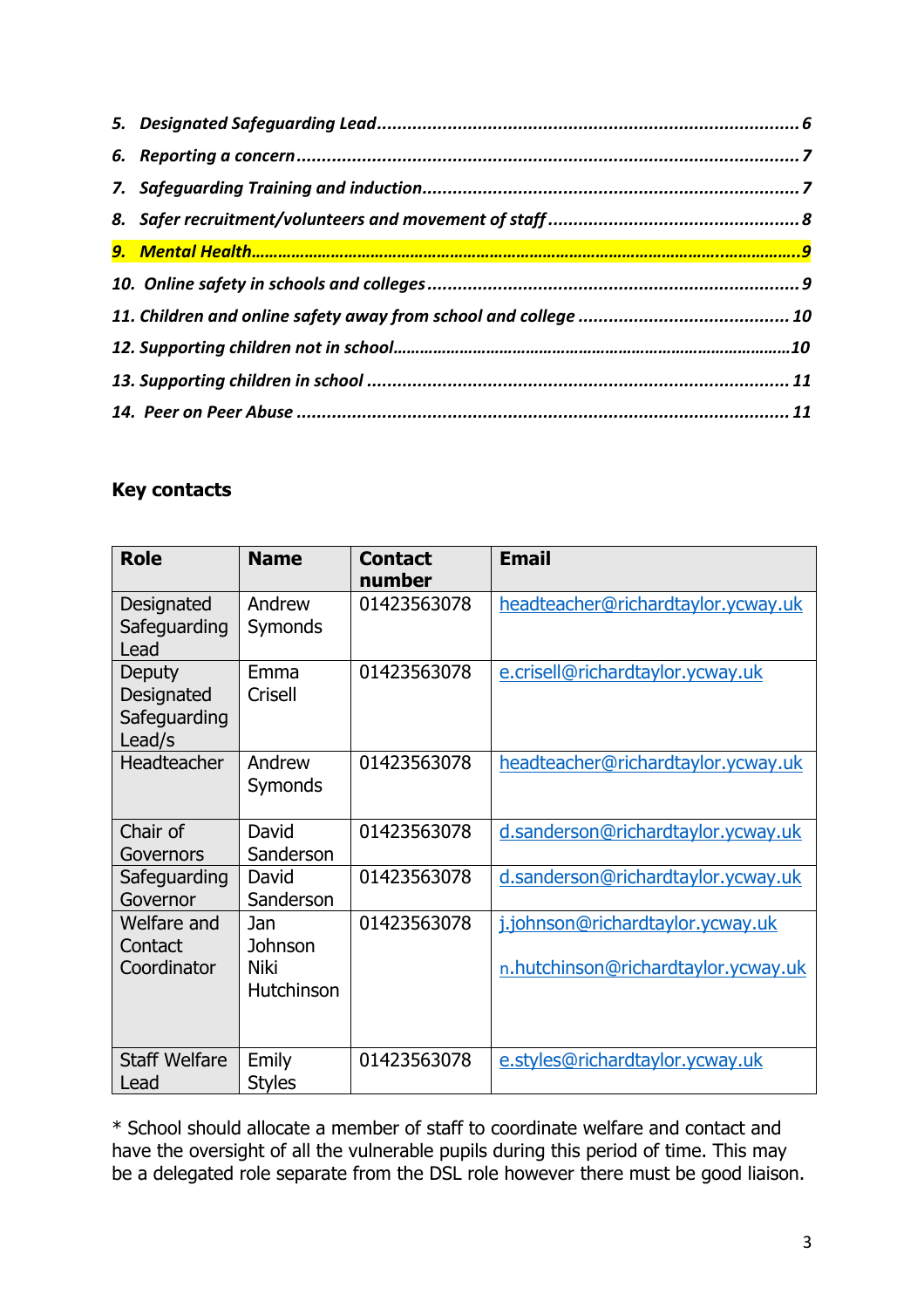**Key telephone numbers of all available DSL's/deputies should be provided to staff covering the setting.**

**Staff should be reminded that they can make a referral in exceptional circumstances to the Customer Contact Centre number 01609 780780 and/or LADO contact number 01609 533080**

#### <span id="page-3-0"></span>**Vulnerable children**

Vulnerable children include those who have a social worker and those children and young people up to the age of 25 with education, health and care (EHC) plans.

Those who have a social worker include children who have a Child Protection Plan and those who are looked after by the Local Authority. A child may also be deemed to be vulnerable if they have been assessed as being in need or otherwise meet the definition in section 17 of the Children Act 1989.

Those with an EHC plan will be risk-assessed in consultation with the Local Authority and parents, to decide whether they need to continue to be offered a school place in order to meet their needs, or whether they can safely have their needs met at home. This could include, if necessary, carers, therapists or clinicians visiting the home to provide any essential services. Many children and young people with EHC plans can safely remain at home.

Eligibility for free school meals in and of itself should not be the determining factor in assessing vulnerability.

Senior leaders, especially the Designated Safeguarding Lead (and deputy) know who our most vulnerable children are. They have the flexibility to offer a place to those on the edge of receiving children's social care support.

Richard Taylor School will continue to work with and support children's social workers to help protect vulnerable children. This includes working with and supporting children's social workers and the local authority virtual school head (VSH) for lookedafter and previously looked-after children. The lead person for this will be: Andrew Symonds.

Attendance from Vulnerable children is expected, where it is appropriate for them (that is, where there are no shielding concerns for the child or their household, and/or following a risk assessment for children with an EHC plan, and they do not show or display signs of having contracted COVID 19), so that they can gain the educational and wellbeing benefits of attending. Vulnerable children, regardless of year group, that have not been attending in the recent period are expected to return to nursery, early years, school or college provision where this would now be appropriate for them to do so.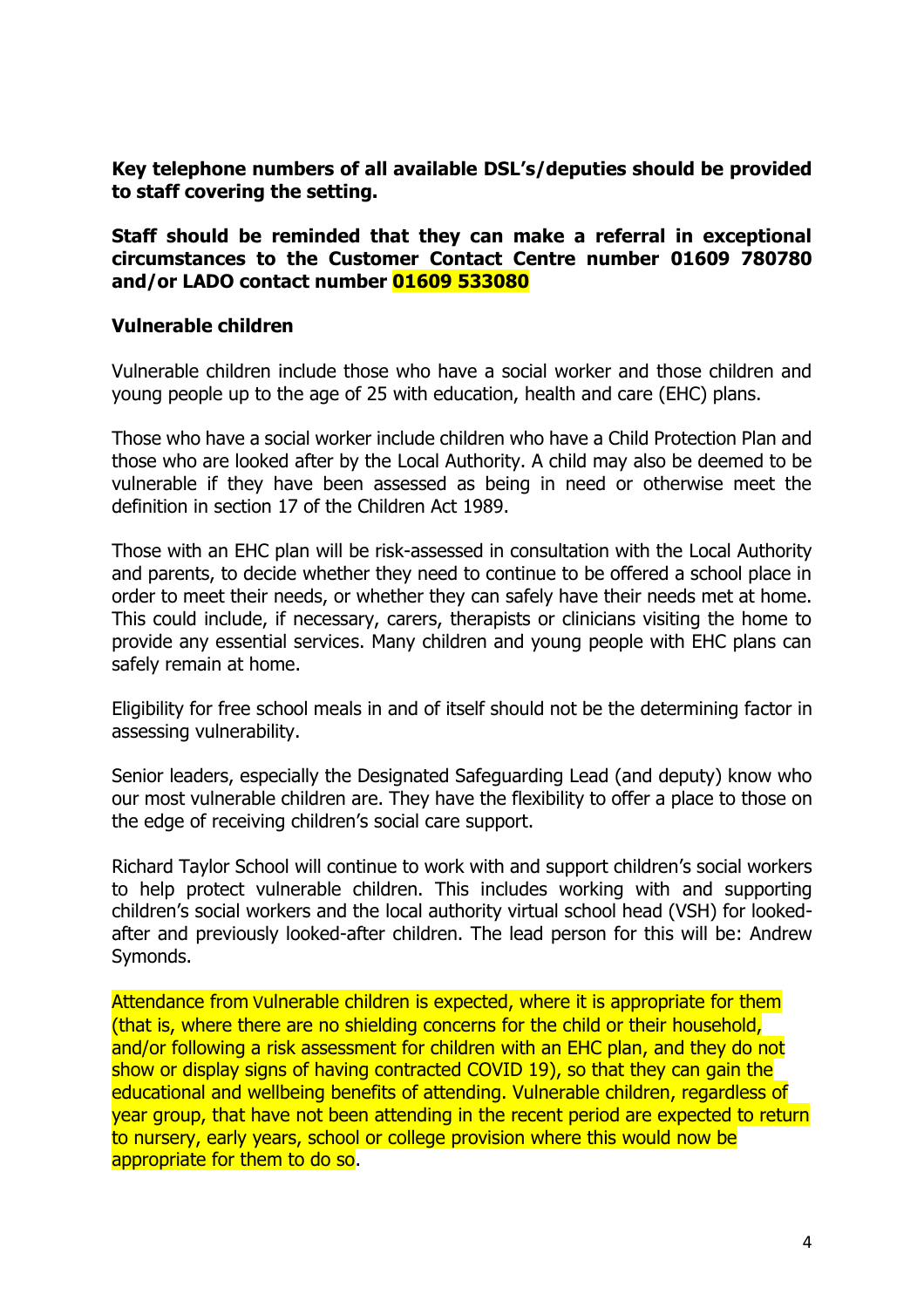In circumstances where a parent does not want to bring their child to an education setting, and their child is considered vulnerable, the social worker and Richard Taylor School will explore the reasons for this directly with the parent.

Where parents are concerned about the risk of the child contracting COVID19, Richard Taylor School or the social worker will talk through these anxieties with the parent/carer following the advice set out by Public Health England.

Richard Taylor School will encourage our vulnerable children and young people to attend school, including remotely if needed.

For vulnerable pupils with a social worker where it is determined that a child should remain at home, contact by the school should continue and this decision should be reviewed on a four-weekly minimum basis. Contact with vulnerable pupils must be on a weekly basis as an absolute minimum, and this should be recorded within a School Attendance Plan

## <span id="page-4-0"></span>**Attendance monitoring**

Richard Taylor School will resume taking the attendance register from 1 June and continue to complete the online Educational Setting Status form which gives the Department for Education daily updates on how many children and staff are attending aligned to

[DFE Guidance: Recording attendance during the coronavirus \( COVID-19\) outbreak](https://www.gov.uk/government/publications/coronavirus-covid-19-attendance-recording-for-educational-settings)  [Updated 28th May 2020](https://www.gov.uk/government/publications/coronavirus-covid-19-attendance-recording-for-educational-settings)

RTS will submit daily attendance figures to the DfE by 12 noon each day, using the educational settings form.

If the school has closed, we will complete the return once as requested by the DfE.

Richard Taylor School and social workers will agree with parents/carers whether Children in Need should be attending school – Richard Taylor School will immediately follow up on any pupil that they were expecting to attend, who does not. Richard Taylor School will also follow up with any parent or carer who has arranged care for their child(ren) and the child(ren) subsequently do not attend.

To support the above, Richard Taylor School will, when communicating with parents/carers and carers, confirm emergency contact numbers are correct and ask for any additional emergency contact numbers where they are available.

In all circumstances where a vulnerable child does not take up their place at school, or discontinues, Richard Taylor School will notify their social worker.

Richard Taylor School attendance monitoring is informed by the principles which apply to this phase of wider opening included in the 'Approach: first phase of wider opening of educational and child care settings'

[DfE Guidance: Actions for education and childcare settings to prepare for wider](https://www.gov.uk/government/publications/actions-for-educational-and-childcare-settings-to-prepare-for-wider-opening-from-1-june-2020/actions-for-education-and-childcare-settings-to-prepare-for-wider-opening-from-1-june-2020)  [opening from 1 June 2020 Updated 1 June 2020](https://www.gov.uk/government/publications/actions-for-educational-and-childcare-settings-to-prepare-for-wider-opening-from-1-june-2020/actions-for-education-and-childcare-settings-to-prepare-for-wider-opening-from-1-june-2020)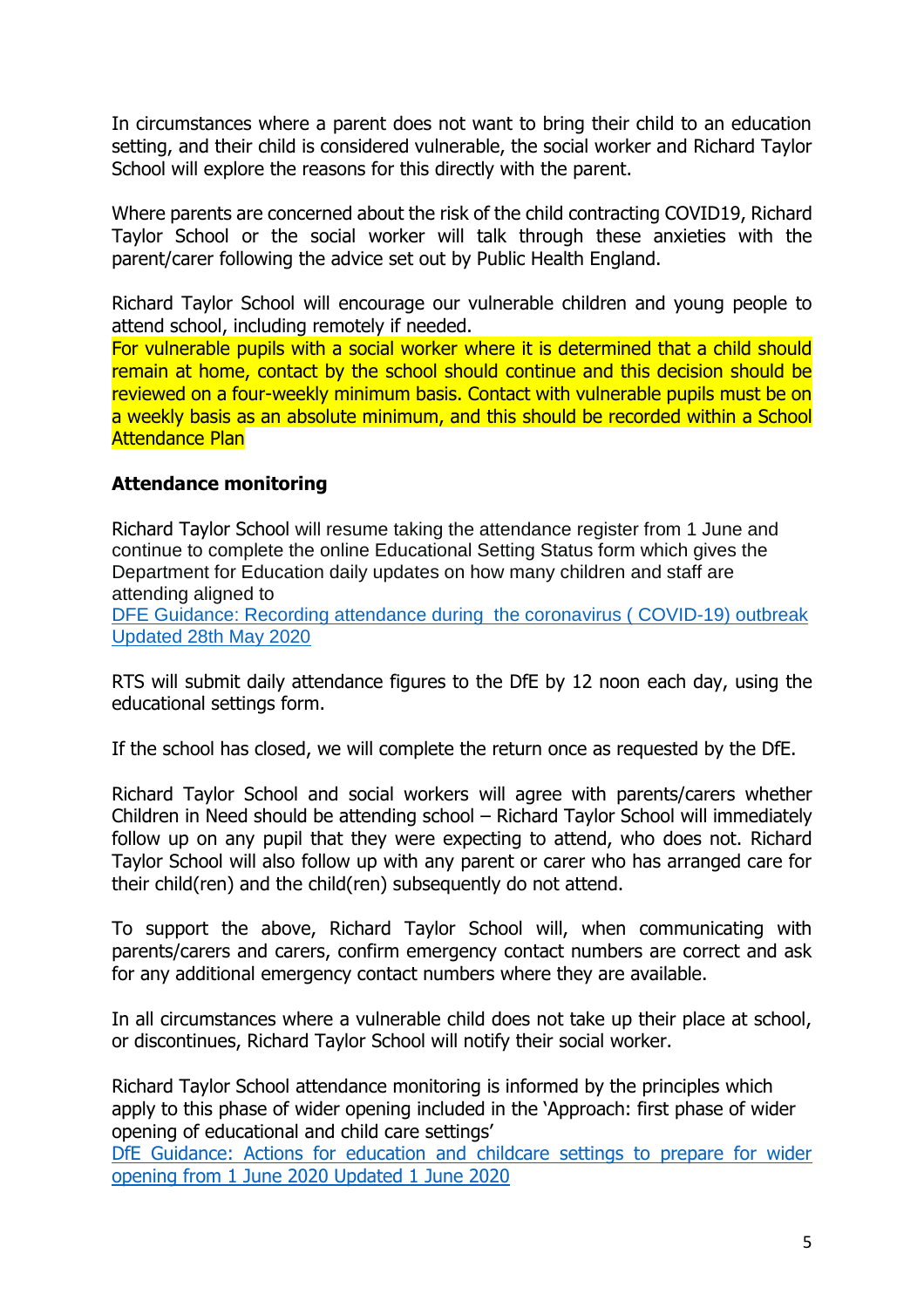- Children and young people in eligible year groups are strongly encouraged to attend (where there are no shielding concerns for the child or their household), so that they can gain the educational and wellbeing benefits of attending
- vulnerable children of all year groups continue to be expected and encouraged to attend educational provision where it is appropriate for them to do so (for children with education health and care (EHC) plans this will be informed by a risk assessment approach)
- children, young people and staff who have been classed as clinically extremely vulnerable due to pre-existing medical conditions have been advised to shield. We do not expect people in this category to be attending school or college, and they should continue to be supported to learn or work at home as much as possible.
- a child/young person or a member of staff who lives with someone who is clinically vulnerable (but not clinically extremely vulnerable), including those who are pregnant, can attend their education or childcare setting
- if a child/young person or staff member lives in a household with someone who is extremely clinically vulnerable, as set out in the quidance on shielding, it is advised they only attend an education or childcare setting if stringent social distancing can be adhered to and, in the case of children, if they are able to understand and follow those instructions. This may not be possible for very young children and older children without the capacity to adhere to the instructions on social distancing. If stringent social distancing cannot be adhered to, we do not expect those individuals to attend. They should be supported to learn or work at home
- staff and children or young people should not attend if they have symptoms or are self-isolating due to symptoms in their household

For those pupils eligible to attend, schools should address absence by sensitively exploring parents' and pupils' concerns and what is preventing attendance and work with them to re-engage pupils where appropriate. Families should notify their nursery/school/college as normal if their child is unable to attend. Schools should also continue to follow up with any parent or carer whose child has been expected to attend and doesn't.

## <span id="page-5-0"></span>**Designated Safeguarding Lead**

Richard Taylor School has a Designated Safeguarding Lead (DSL) and a Deputy DSL.

The key contacts are detailed at the start of this document.

The optimal scenario is to have a trained DSL (or deputy) available on site. Where this is not the case a trained DSL (or deputy) will be available to be contacted via phone or online video - for example when working from home.

Where a trained DSL (or deputy) is not on site, in addition to the above, a senior leader will assume responsibility for co-ordinating safeguarding on site.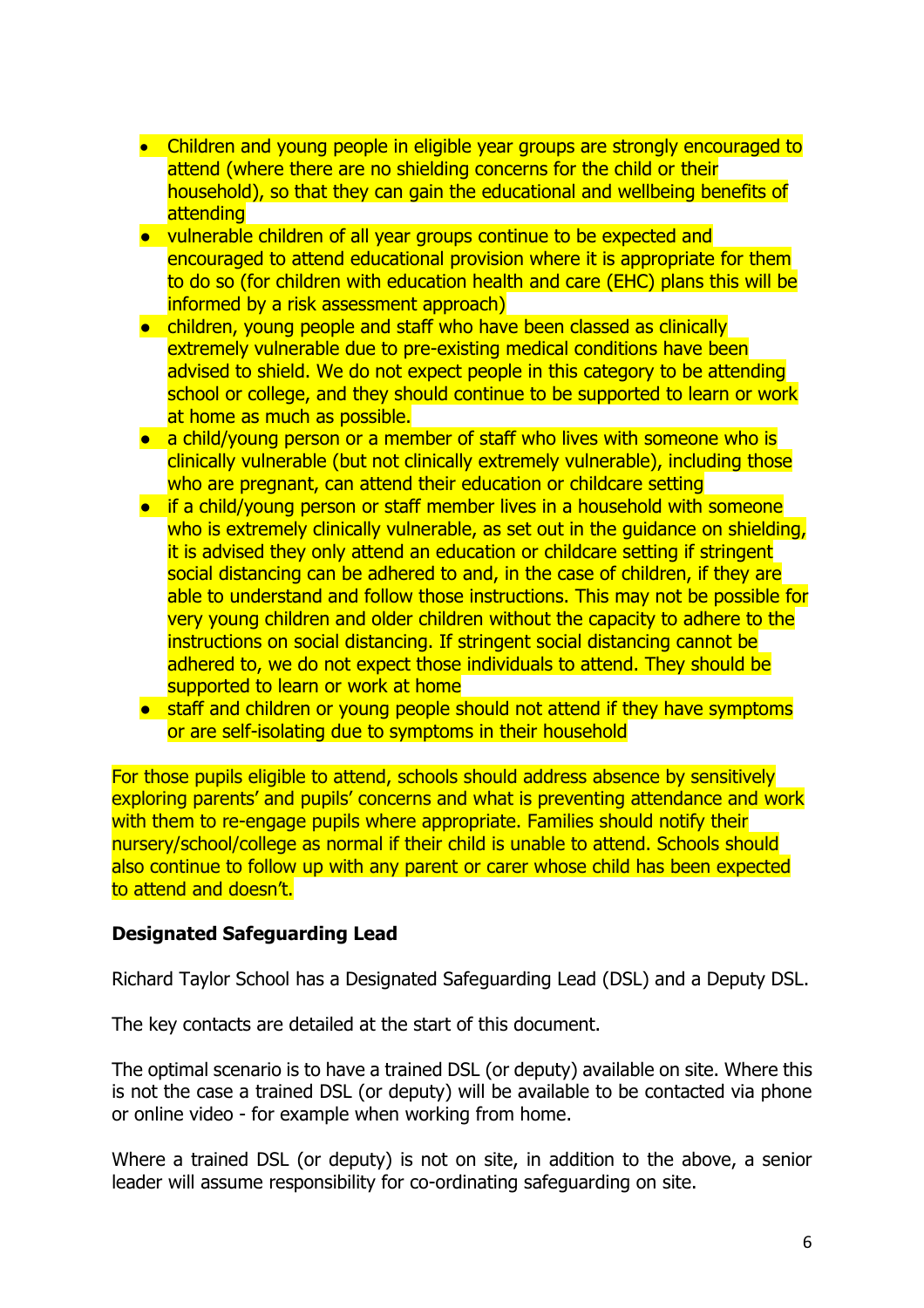This might include updating and managing access to child protection files and liaising with the offsite DSL (or deputy) and as required liaising with children's social workers where they require access to children in need and/or to carry out statutory assessments at the school.

It is important that all Richard Taylor School staff and volunteers have access to a trained DSL (or deputy). On each day, the staff on site will be made aware of who that person is and how to contact them.

The DSL will continue to engage with social workers, and attend all multi-agency meetings, which can be done remotely.

Where resources allow Richard Taylor School DSL (and deputies) will have more time to support staff and children regarding new concerns (and referrals as appropriate) as more children return

Where children have attended other settings since March 20<sup>th</sup> or where the school has had children from other settings attending, the DSL should liaise with the DSL from those schools to ensure any relevant information is passed to the home school.

#### <span id="page-6-0"></span>**Reporting a concern**

Staff must be mindful that new concerns may be identified as children start to return to school following partial closures. Where staff have a concern about a child, they should continue to follow the process outlined in the school Child Protection Policy, this includes making a report to the DSL.

Staff are reminded of the need to report any concern immediately and without delay. All relevant safeguarding and welfare information held on all children (including returning children) must remain as accurate as possible. The school (led by the DSL or deputy) should be doing all they reasonably can to ask parents and carers to advise them of any changes regarding welfare, health and wellbeing that they should be aware of before a child returns.

Where staff are concerned about an adult working with children in the school, they should report the concern to the Headteacher. If there is a requirement to make a notification to the Headteacher whilst away from school, this should be done verbally and followed up with an email to the Headteacher.

Concerns around the Headteacher should be directed to the Chair of Governors.

#### <span id="page-6-1"></span>**Safeguarding Training and induction**

DSL training is very unlikely to take place unlikely to take place whilst there remains a threat of the COVID 19 virus.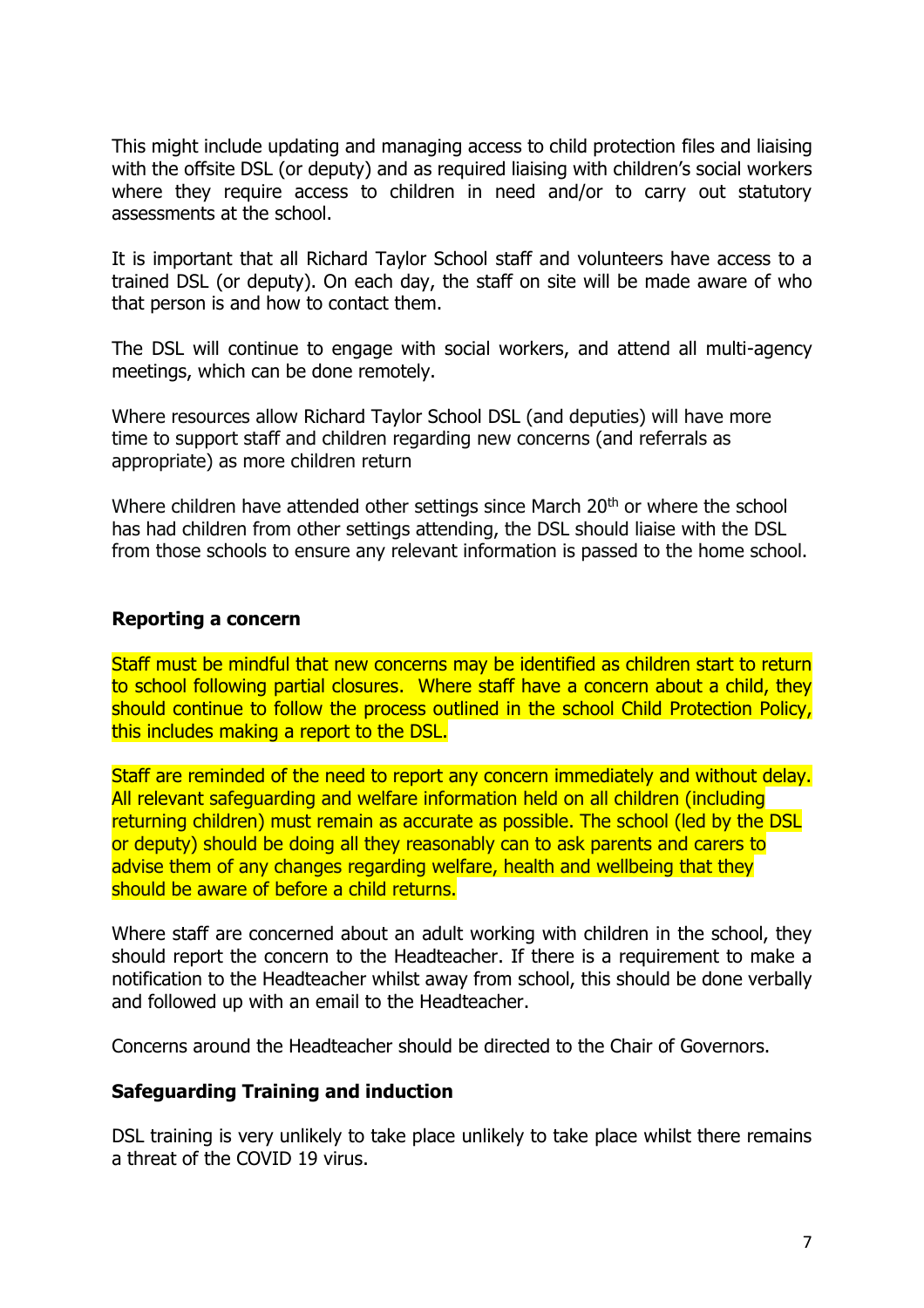For the period COVID-19 measures are in place, a DSL (or deputy) who has been trained will continue to be classed as a trained DSL (or deputy) even if they miss their refresher training.

All existing school staff have had safeguarding training and have read part 1 of Keeping Children Safe in Education (2019). The DSL should communicate with staff any new local arrangements, so they know what to do if they are worried about a child.

Where new staff are recruited, or new volunteers undertake work at Richard Taylor School, they will continue to be provided with a safeguarding induction.

If staff are deployed from another education authority or children's workforce setting to our school, we will take into account the DfE supplementary guidance on safeguarding children during the COVID-19 pandemic and will accept portability as long as the current employer confirms in writing that:-

- the individual has been subject to an enhanced DBS and children's barred list check
- there are no known concerns about the individual's suitability to work with children
- there is no ongoing disciplinary investigation relating to that individual

Upon arrival, they will be given a copy of the receiving setting's child protection policy, confirmation of local processes and confirmation of DSL arrangements.

## <span id="page-7-0"></span>**Safer recruitment/volunteers and movement of staff**

It remains essential that people who are unsuitable are not allowed to enter the children's workforce or gain access to children. When recruiting new staff, Richard Taylor School will continue to follow the relevant safer recruitment processes for their setting, including, as appropriate, relevant sections in part 3 of Keeping Children Safe in Education (2019) (KCSIE).

In response to COVID-19, the Disclosure and Barring Service (DBS) has made changes to its guidance on standard and enhanced DBS ID checking to minimise the need for face-to-face contact.

Where Richard Taylor School are utilising volunteers, we will continue to follow the checking and risk assessment process as set out in paragraphs 167 to 172 of KCSIE. Under no circumstances will a volunteer who has not been checked be left unsupervised or allowed to work in regulated activity.

Richard Taylor School will continue to follow the legal duty to refer to the DBS anyone who has harmed or poses a risk of harm to a child or vulnerable adult. Full details can be found at paragraph 163 of KCSIE.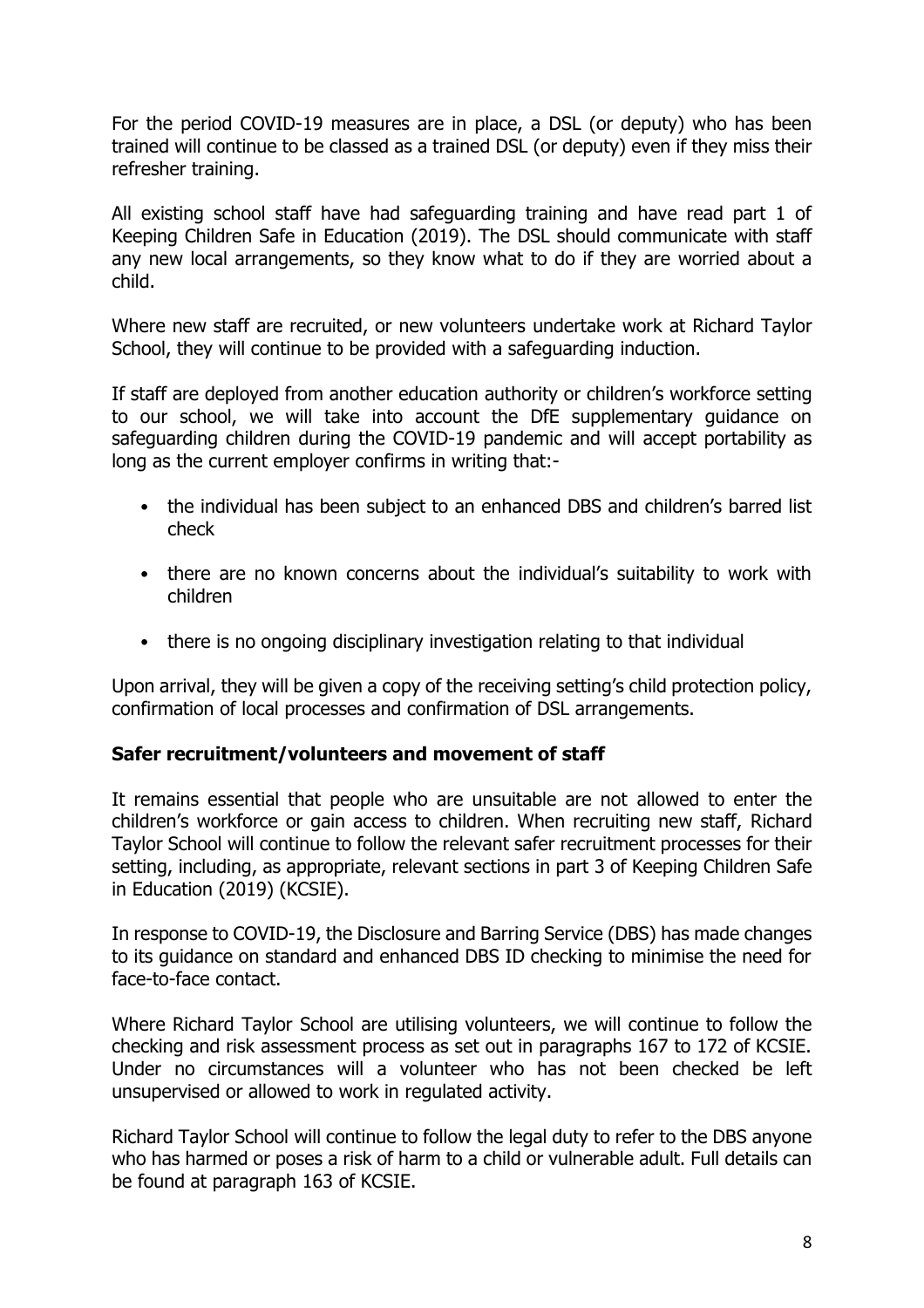Richard Taylor School will continue to consider and make referrals to the Teaching Regulation Agency (TRA) as per paragraph 166 of KCSIE and the TRA's 'Teacher misconduct advice for making a referral.

During the COVID-19 period all referrals should be made by emailing [Misconduct.Teacher@education.gov.uk](mailto:Misconduct.Teacher@education.gov.uk)

Whilst acknowledging the challenge of the current National emergency, it is essential from a safeguarding perspective that any school is aware, on any given day, which staff/volunteers will be in the school or college, and that appropriate checks have been carried out, especially for anyone engaging in regulated activity. As such, Richard Taylor School will continue to keep the single central record (SCR) up to date as outlined in paragraphs 148 to 156 in KCSIE.

Ensure there is a record of which staff are onsite daily either on the SCR or separately.

## **Mental Health**

Richard Taylor School recognises that negative experiences and distressing life events, such as the current circumstances, can affect the mental health of our children and their parents. With children of critical workers and vulnerable children on site, and/or more children returning to school from 1 June onwards, school name will ensure appropriate support is in place for them.

Richard Taylor School understands that mental health issues can bring about changes in a child's behaviour or emotional state which can be displayed in a range of different ways, all of which could be an indication of an underlying problem. This can include for example being fearful or withdrawn; aggressive or oppositional; or excessive clinginess.

Support for pupils and students in the current circumstances will include existing provision in the school, although this may be delivered in different ways, (for example over the phone for those children still not attending provision) or from specialist staff or support services.

Richard Taylor School will ensure that teachers are aware of the impact the current circumstances can have on the mental health of those students/pupils (and their parents) who are continuing to work from home, including when setting expectations of children's' work.

#### <span id="page-8-0"></span>**Online safety in schools and colleges**

Richard Taylor School will continue to provide a safe environment, including online. This includes the use of an online filtering system.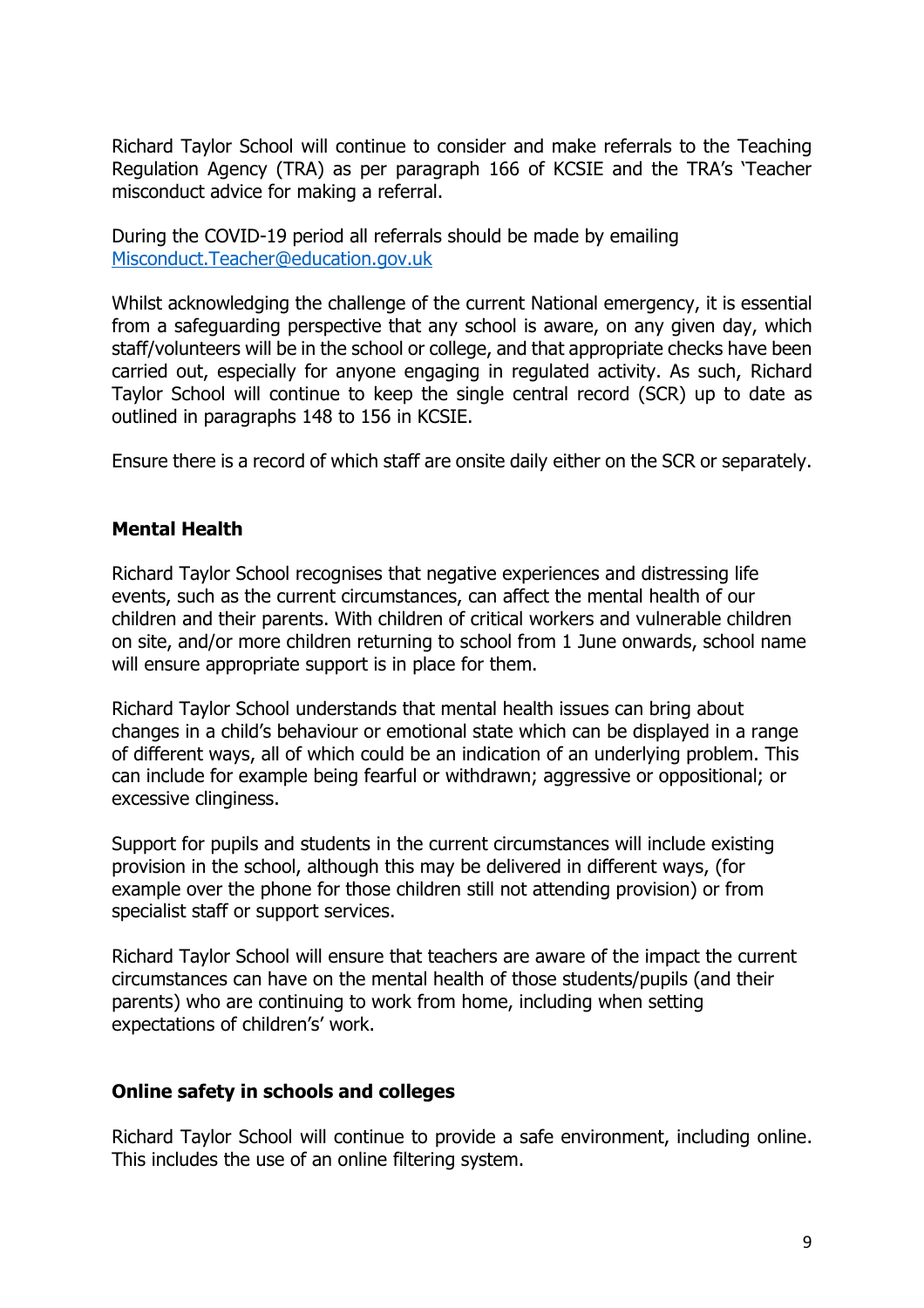Where students are using computers in school, appropriate supervision will be in place.

# <span id="page-9-0"></span>**Children and online safety away from school and college**

It is important that all staff who interact with children, including online, continue to look out for signs a child may be at risk. Any such concerns should be dealt with as per the Child Protection Policy and where appropriate referrals should still be made to children's social care and as required, the police.

Online teaching should follow the same principles as set out in the school code of conduct.

Richard Taylor School will ensure any use of online learning tools and systems is in line with privacy and data protection/GDPR requirements.

Below are some things to consider when delivering virtual lessons, especially where webcams are involved:

- No 1:1s, groups only
- Staff and children must wear suitable clothing, as should anyone else in the household.
- Any computers used should be in appropriate areas, for example, not in bedrooms; and the background should be blurred.
- The live class should be recorded so that if any issues were to arise, the video can be reviewed.
- Live classes should be kept to a reasonable length of time, or the streaming may prevent the family 'getting on' with their day.
- Language must be professional and appropriate, including any family members in the background.
- Staff must only use platforms specified by senior managers and approved by our IT network manager / provider to communicate with pupils
- Staff should record, the length, time, date and attendance of any sessions held.

# **Supporting children not in school**

Richard Taylor School is committed to ensuring the safety and wellbeing of all its Children and Young people.

Richard Taylor School will do what we reasonably can to keep all our children safe. Whilst more children return to school name others will continue to stay at home and, in many cases, will be continuing to engage with school name online.

Richard Taylor School staff who interact with children, including online, will continue to look out for signs a child may be at risk. Any such concerns will be dealt with as per this child protection policy and where appropriate referrals will continue to be made to children's social care and as required the police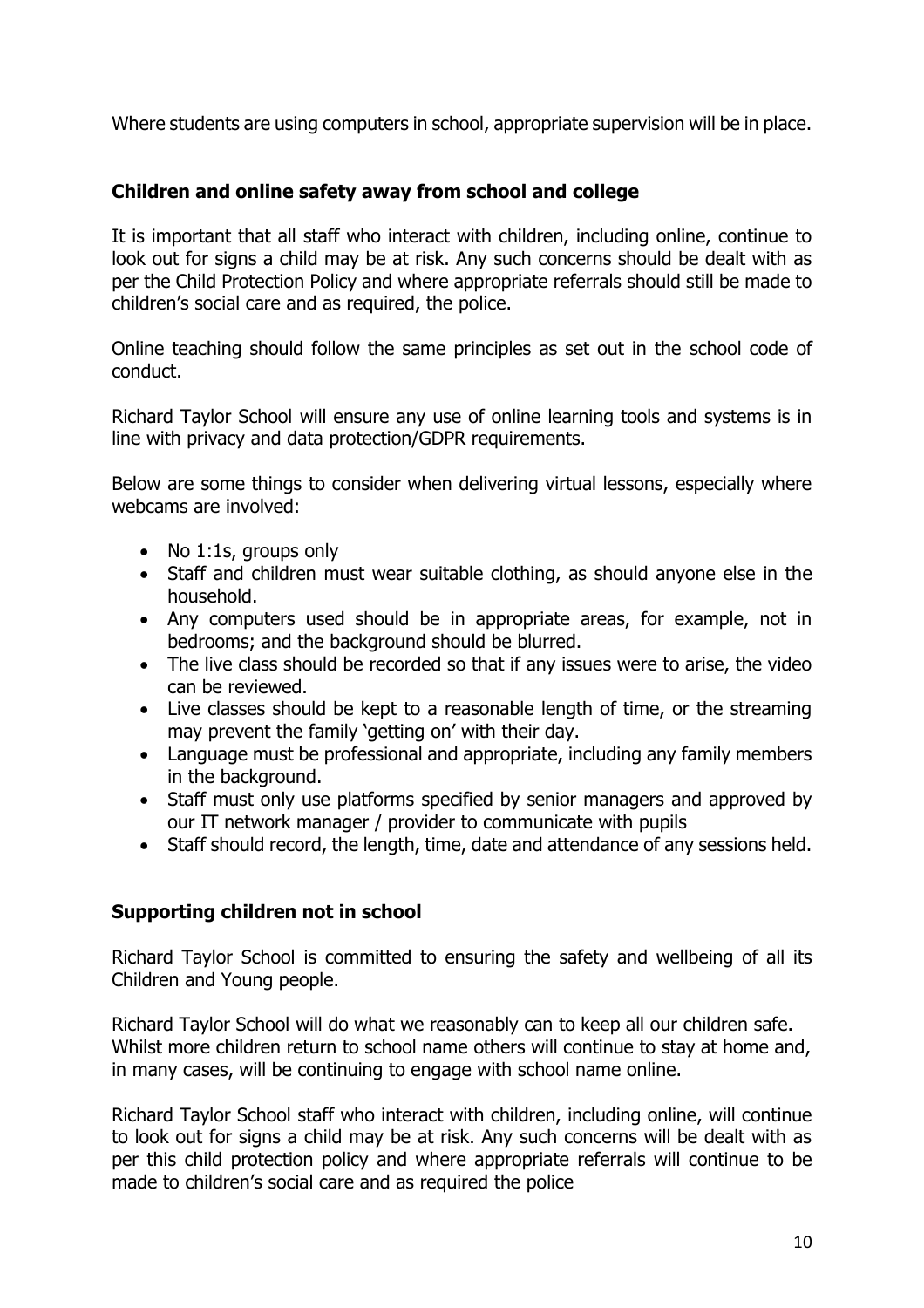Where the DSL has identified a child to be on the edge of social care support, or who would normally receive pastoral-type support in school, they should ensure that a robust communication plan is in place for that child or young person.

Details of this plan must be recorded, as should a record of contact have made.

The communication plans can include; remote contact, phone contact, door-step visits. Other individualised contact methods should be considered and recorded.

Richard Taylor School and its DSL will work closely with all stakeholders to maximise the effectiveness of any communication plan.

This plan must be reviewed regularly (at least once a fortnight) and where concerns arise, the DSL will consider any referrals as appropriate.

The school will share safeguarding messages on its website.

## <span id="page-10-0"></span>**Supporting children in school**

Richard Taylor School is committed to ensuring the safety and wellbeing of all its students.

Richard Taylor School will continue to be a safe space for all children to attend and flourish. The Headteacher will ensure that appropriate staff are on site and staff to pupil ratio numbers are appropriate, to maximise safety.

Richard Taylor School will refer to the Government guidance for education and childcare settings on how to implement social distancing and continue to follow the advice from Public Health England on handwashing and other measures to limit the risk of spread of COVID19.

Richard Taylor School will ensure that where we care for children of critical workers and vulnerable children on site, we ensure appropriate support is in place for them. This will be bespoke to each child and recorded.

If pupils are attending other schools, it is important to ensure that all appropriate information, including child protection and medical information, is shared with the 'senior designated leader' to ensure their safety and wellbeing. Ensure that this information is held securely by the other school/hub.

## <span id="page-10-1"></span>**Peer on Peer Abuse**

Richard Taylor School recognises that during the closure a revised process may be required for managing any report of such abuse and supporting victims**.**